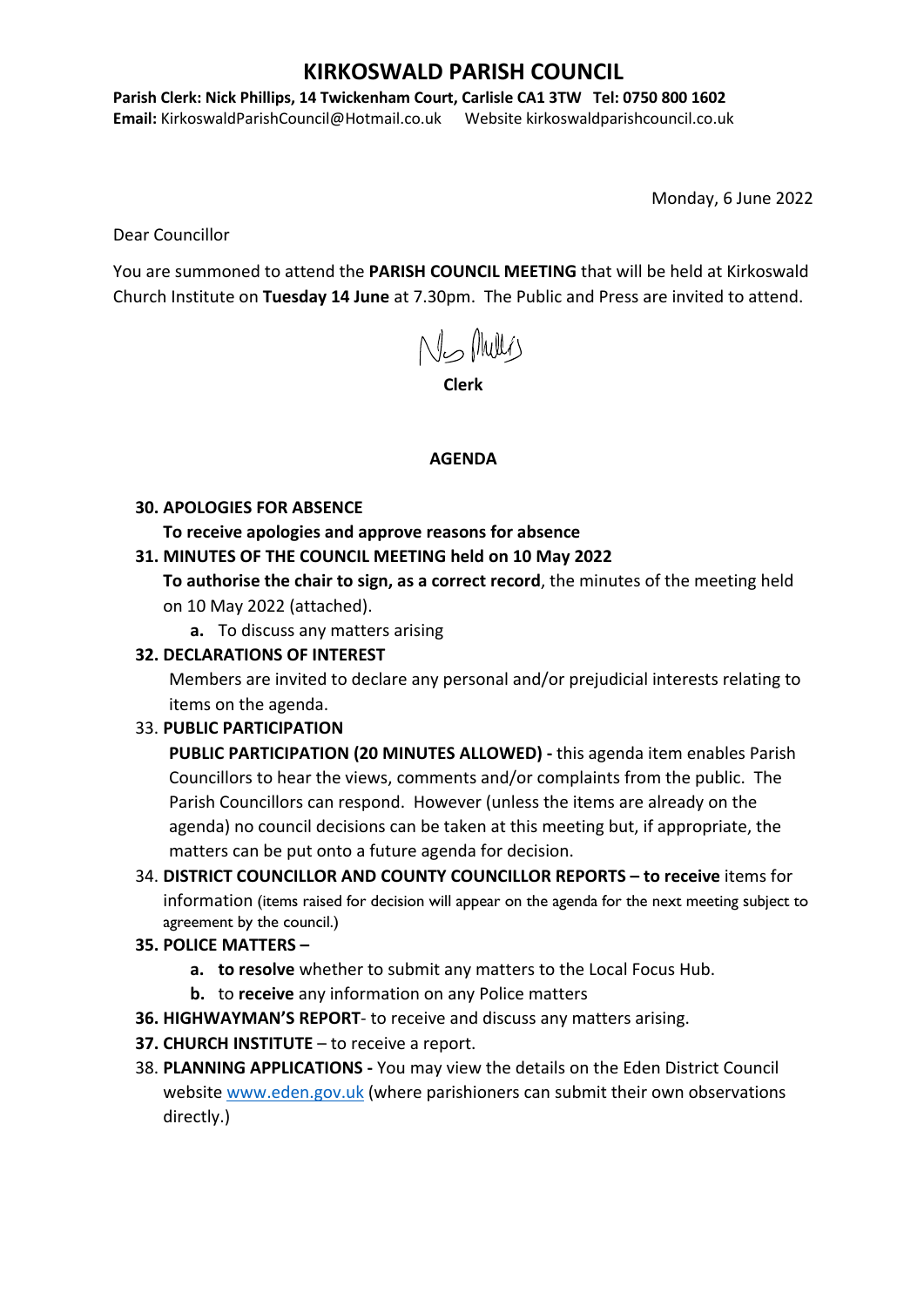# **KIRKOSWALD PARISH COUNCIL**

**Parish Clerk: Nick Phillips, 14 Twickenham Court, Carlisle CA1 3TW Tel: 0750 800 1602 Email:** KirkoswaldParishCouncil@Hotmail.co.uk Website kirkoswaldparishcouncil.co.uk

> a. To note the following applications that were emailed to the planning committee for comment and comments made online by the clerk.

| 22/0353<br>39. | Lowfield.<br>Kirkoswald<br>Penrith      | Eco refurbishment, improved<br>accessibility works and extension to<br>existing dwelling. Re-submission of<br>21/0843                      | Generally<br>supportive<br>although one<br>objection. |
|----------------|-----------------------------------------|--------------------------------------------------------------------------------------------------------------------------------------------|-------------------------------------------------------|
| 22/0381        | High College.<br>Kirkoswald.<br>Penrith | Listed Building Consent to re-open<br>previously blocked doorway to cellar<br>and insert 4no glass panels in the<br>floor above the cellar | Support                                               |

#### 40. **FINANCE**

#### **a. Payments- to authorise** schedule of payments totalling £607.98 (VN 15-20)

| VN          | Inv. Date  | <b>PAYEE</b> | CHQ. NO.    | Purpose of            | <b>AMOUNT</b> | <b>VAT</b>                   | Gross         |
|-------------|------------|--------------|-------------|-----------------------|---------------|------------------------------|---------------|
|             |            |              |             |                       |               |                              |               |
|             |            |              |             | <b>Expenditure</b>    | £             | <b>INCLUDED</b>              | <b>AMOUNT</b> |
|             |            |              |             |                       |               | £                            | £             |
|             |            |              |             | <b>Bank Charges</b>   |               |                              |               |
| <b>VN15</b> | 21/05/2022 | <b>HSBC</b>  |             | (Apr)                 | 5.00          |                              | 5.00          |
|             |            |              | Salary      |                       |               |                              |               |
| <b>VN16</b> | 15/06/2022 | N Phillips   | June        | Salary June           | 293.28        | ۰                            | 293.28        |
|             |            |              | <b>EXP</b>  |                       |               |                              |               |
| <b>VN17</b> | 15/06/2022 | N Phillips   | Jun         | <b>Expenses June</b>  | 58.82         | 2.01                         | 60.83         |
|             |            | Hayton       |             |                       |               |                              |               |
|             |            | Parish       |             | Printer and           |               |                              |               |
| <b>VN18</b> | 15/06/2022 | Council      | <b>IN02</b> | consumables           | 90.47         | ۰                            | 90.47         |
|             |            |              |             | <b>Bank Charges</b>   |               |                              |               |
| <b>VN19</b> | 21/06/2022 | <b>HSBC</b>  |             | (May)                 | 5.00          | $\qquad \qquad \blacksquare$ | 5.00          |
|             |            | Cumbria      |             |                       |               |                              |               |
|             |            | Payroll      |             |                       |               |                              |               |
| <b>VN20</b> | 06/06/2022 | Services Ltd | SI-8356     | <b>Annual Payroll</b> | 132.00        | 26.40                        | 158.40        |

- b. **Monthly reconciliation (May 2022) – to** 
	- **receive and note** the reconciliation and balances.
- c. **To receive and note** the updated accounts spreadsheet.
- 41. Broadband To receive a report for information
- 42. Parish Plan To receive an update
- 43. Future Meeting locations To discuss the proposal that meetings at Renwick Reading Room are re-instated. (Paper Attached)
- 44. **Hospice at Home** To resolve whether to make a grant to Hospice at Home and if so to resolve what level of grant to provide. (Grant Application form attached)
- 45. **Road signs in Village** -To resolve whether to petition Cumbria Highways for improved signage in Kirkoswald in light of damage to residents' vehicles.
- 46. **Clerk's Working from Home allowance** To resolve what level of allowance to pay. (Paper attached).
- **47. Councillors' reports and items for future agenda** Each Councillor is requested to use this opportunity to report minor matters of